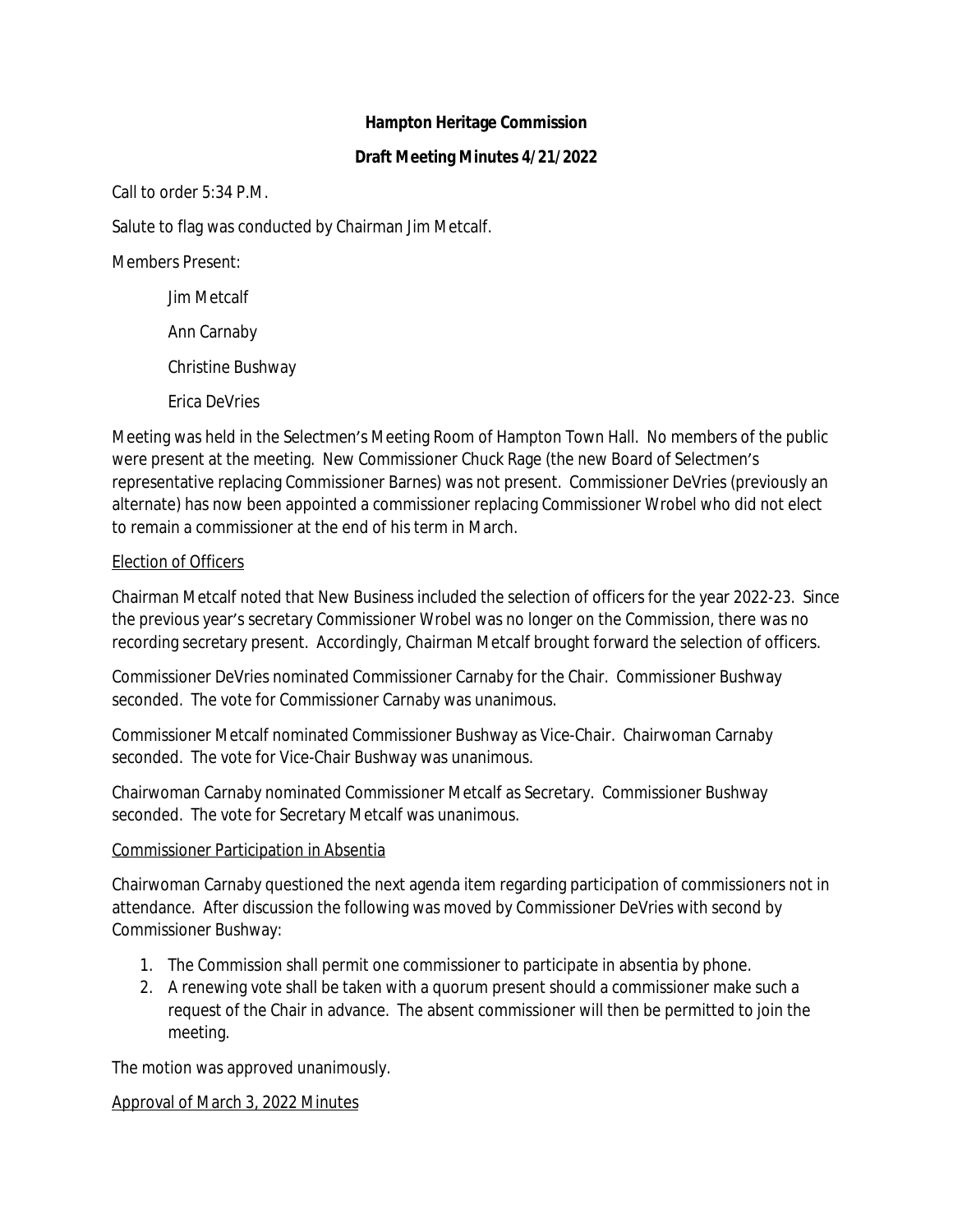Commissioner Metcalf moved that the minutes be accepted. Commissioner Bushway seconded. The vote to accept was 3-0-1 with Commissioner DeVries abstaining.

# Correspondence

Commissioner Metcalf noted that there was only one piece of correspondence received which consisted of a NHDOT apology for not having furnished the Commission with a copy of the Hampton Harbor Bridge replacement Memorandum of Agreement (MOA) in a timely fashion. The Commission had no action arising from the agreement and did not have to sign. Commissioner Metcalf pointed out that there is reference within the MOA to the Heritage Commission having a role in the interpretive signage for the bridge (discussed further under "kiosks" below).

## Meeting Plans

There was a discussion of meeting date, time, and location. Commissioner Metcalf moved that the meetings be held on the first Thursday of each month (unless otherwise changed by the Commission) at 7 PM in the Selectmen's Meeting Room. This motion was seconded by Commissioner Bushway. The vote was unanimous.

### General Discussions

There was a discussion of the powers and responsibilities of the Commission. There was also a discussion of adding new commissioners and alternates in order to be able to do more. No votes were taken.

## **Projects**

1. Historic House Marker Project update

The discussion included the status of a refund for an order received by the deceased vendor Robert Leonard which was not filled. There was also a discussion of alternate vendors, one recommended by the family of Mr. Leonard (located in New Jersey) and also the potential for a more local vendor. The Chair requested Commissioner Metcalf to continue to head up this project and he agreed. No votes were taken.

2. Blacksmith Shop preservation

The discussion included previous warrant articles and estimates to at least stabilize the structure. Commissioner Metcalf noted that Public Works had provided him some information regarding the availability of contractors experienced in historical preservation. The Chair noted the availability of a woman in Hampton with great knowledge of blacksmiths that had worked within the town. Commissioner DeVries volunteered to head up this project. No votes were taken.

### Hampton Historical Society (HHS) Interpretive Sign Kiosk update

Commissioner Metcalf chairs an *ad hoc* committee of the HHS that is in the process of acquiring two interpretive sign kiosks for the HHS Tuck Museum property (with more to follow). There is a potential for similar signage for the Grist Mill since funds contributed by the public for the Grist Mill are available (Board of Selectmen would have to approve). Moreover, the NHDOT has stipulated in the Hampton Harbor Bridge MOA that if an interpretive sign template is defined by the Town of Hampton, they would